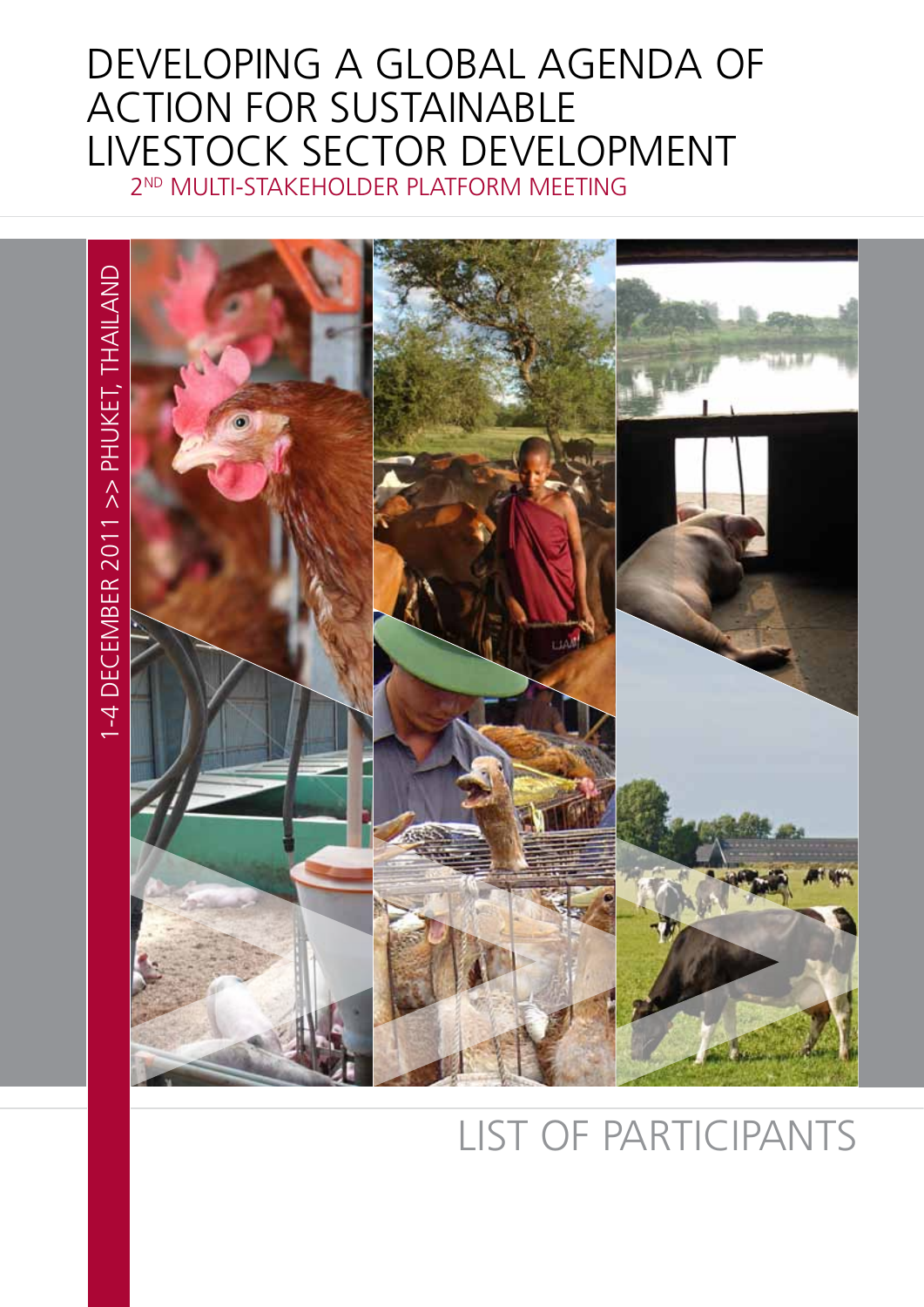| Dr | Arayan           | Trangarn       | Betagro Co., Ltd                               | Thailand   |
|----|------------------|----------------|------------------------------------------------|------------|
|    |                  |                | Betagro Tower (North Park)                     |            |
|    |                  |                | 323 Vibhavadi Rangsit Road, Laksi, Bangkok     |            |
|    |                  |                | 10210 Thailand                                 |            |
|    |                  |                | Tel: (66 2) 833-8000,                          |            |
|    |                  |                | Fax: (66 2) 833-8001                           |            |
|    |                  |                | Email: Arayan@betagro.com                      |            |
|    |                  |                |                                                |            |
| Dr | Arux             | Chaiyakul      | <b>Livestock Environment Division</b>          | Thailand   |
|    |                  |                | Bureau of Livestock Standard and Certification |            |
|    |                  |                | Department of Livestock Development            |            |
|    |                  |                | Ministry of Agriculture and Cooperatives       |            |
|    |                  |                | Phayathai Road                                 |            |
|    |                  |                | Bangkok 10400, Thailand                        |            |
|    |                  |                | Tel: +66 (0)2 6534 486                         |            |
|    |                  |                | E-mail: aruxch@yahoo.com                       |            |
| Dr | Boonpeng         | Santiwatanatam | Charoen Pokphand group                         | Thailand   |
|    |                  |                | C.P. Tower 22/F                                |            |
|    |                  |                | 313 Silom Road                                 |            |
|    |                  |                | <b>Bangrak</b>                                 |            |
|    |                  |                | Bangkok 10500                                  |            |
|    |                  |                | Thailand                                       |            |
|    |                  |                | Email: peerawat_noysab@hotmail.com             |            |
|    |                  |                |                                                |            |
| Mr | <b>Bryan</b>     | Weech          | Director, Livestock - Markets Unit             | <b>USA</b> |
|    |                  |                | MTI Commodity Lead, Livestock                  |            |
|    |                  |                | <b>WWF</b>                                     |            |
|    |                  |                | 23122 Briar Leaf Ave                           |            |
|    |                  |                | Parker, CO, US 80138                           |            |
|    |                  |                | 1250 24th Street, NW                           |            |
|    |                  |                | Washington, DC 20037-1193                      |            |
|    |                  |                | Tel: 202 468 8713                              |            |
|    |                  |                | Email: Bryan. Weech@WWFUS.ORG                  |            |
| Dr | Christian        | Patermann      | Heidebergenstrasse 53                          | Germany    |
|    |                  |                | D-53229 Bonn                                   |            |
|    |                  |                | Germany                                        |            |
|    |                  |                | 0049 228 9483983                               |            |
|    |                  |                | Email: patermann.chris@web.de                  |            |
|    |                  |                |                                                |            |
| Dr | Dagnachew Beyene | Debela         | Director                                       | Ethiopia   |
|    |                  |                | <b>Agricultural Extension Directorate</b>      |            |
|    |                  |                | P.O.Box 62347                                  |            |
|    |                  |                | Addis Ababa                                    |            |
|    |                  |                | Ethiopia                                       |            |
|    |                  |                | Email: beyene_dagn@yahoo.com                   |            |
| Mr | David            | <b>Steane</b>  | Rare Breeds International (RBI)                | Thailand   |
|    |                  |                | Email: desteane@loxinfo.co.th                  |            |
|    |                  |                |                                                |            |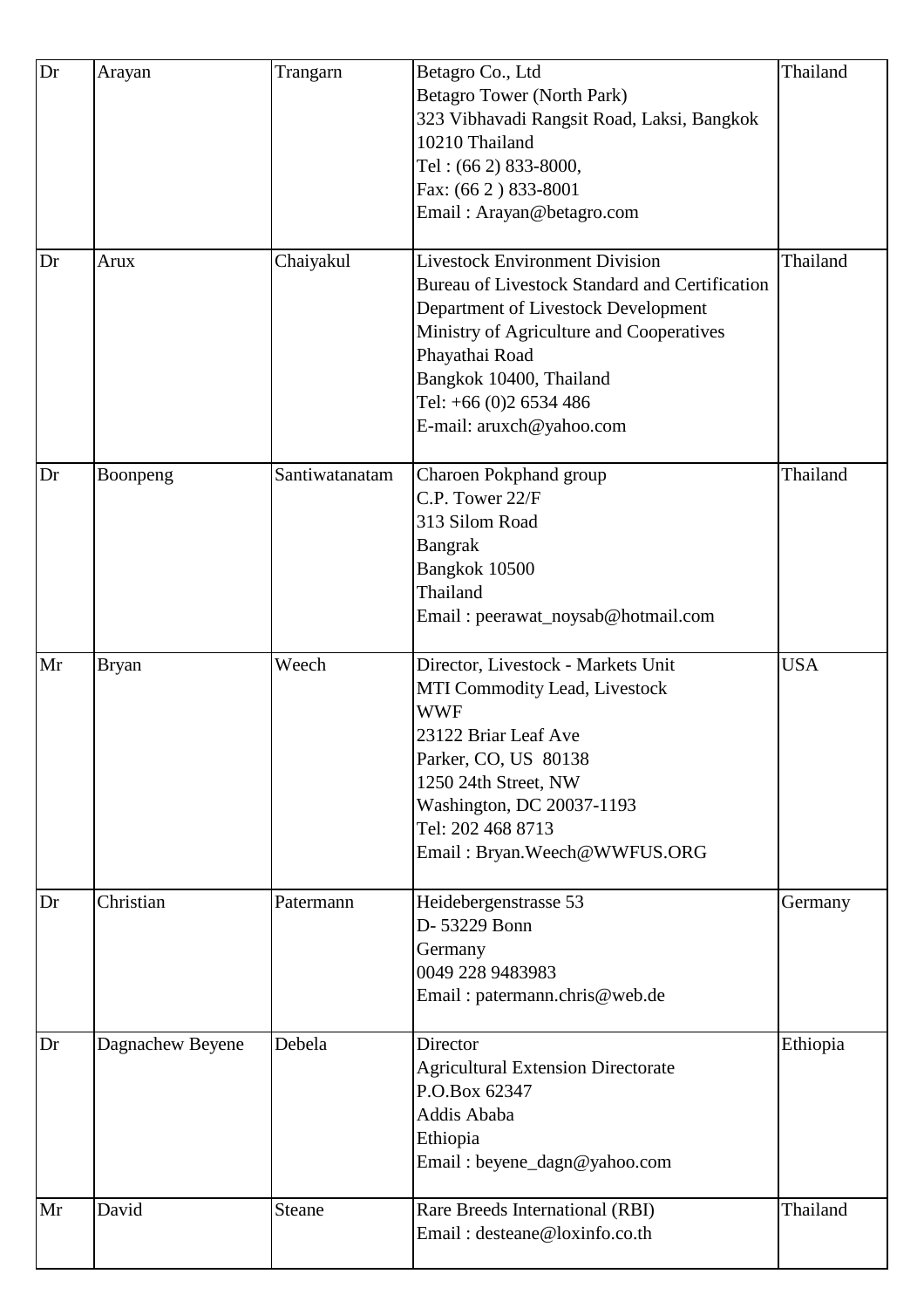| Dr | Efren C.       | <b>Nuestro</b>  | Chairman of APHCA and<br>Director IV<br><b>Bureau of Animal Industry</b><br>Visayas Avenue, Diliman<br>Quezon City 1100 Philippines<br>Phone: $+6329266883$<br>Fax: +63 2 9270971<br>Email: ec_nuestro@yahoo.com                                     | Philippines   |
|----|----------------|-----------------|------------------------------------------------------------------------------------------------------------------------------------------------------------------------------------------------------------------------------------------------------|---------------|
| Dr | Emmanuel K.    | Odunze          | <b>Chief Livestock Development Officer</b><br>Federal Ministry of Agriculture<br>Department of Livestock, Federal Secretariat<br>P/H Road, P.M.B.1565, Owerri<br>Imo State, Nigeria<br>Tel: +234 080 3723 8463<br>Email: emmaodunze1@yahoo.com       | Nigeria       |
| Ms | Carla          | Pascale Medina  | Dirección Nacional de Relaciones<br>Agroalimentarias Internacionales<br>Ministerio de Agricultura, Ganadería y Pesca<br><b>Buenos Aires</b><br>Email: cpasca@minegri.gob.ar,<br>carlapascale@yahoo.com.ar                                            | Argentina     |
| Mr | Eng. Alejandro | Lotti           | Subsecretario de Ganadería<br>Ministerio de Agricultura, Ganadería y Pesca<br><b>Buenos Aires</b><br>Email: mguara@minagri.gob.ar (c/o Daniela)                                                                                                      | Argentina     |
| Mr | Felipe José de | Carvalho Corrêa | Agricultural Federal Inspector<br>Ministry of Agriculture<br>Livestock and Food Supply of Brazil<br>Tel: +55 62 32217209<br>Email: felipe.correa@agricultura.gov.br                                                                                  | <b>Brazil</b> |
| Mr | Fernando       | Sampaio         | Fernando Sampiao<br>Director of ABIEC - Brazilian Beef Exporters'<br>Association<br><b>International Meat Secretariat</b><br>Sao Paulo<br><b>Brazil</b><br>Tel: +55 11 6442 0820<br>Email: fernando@abiec.com.br                                     | <b>Brazil</b> |
| Mr | Francois       | Pythoud         | Head, International sustainable agriculture Unit Switzerland<br>Department for economic affairs<br>Federal office of agriculture<br>Mattenhofstrasse 5<br>CH-3003 Bern<br>Switzerland<br>Tel: +41 31 3234445<br>Email: francois.pythoud@blw.admin.ch |               |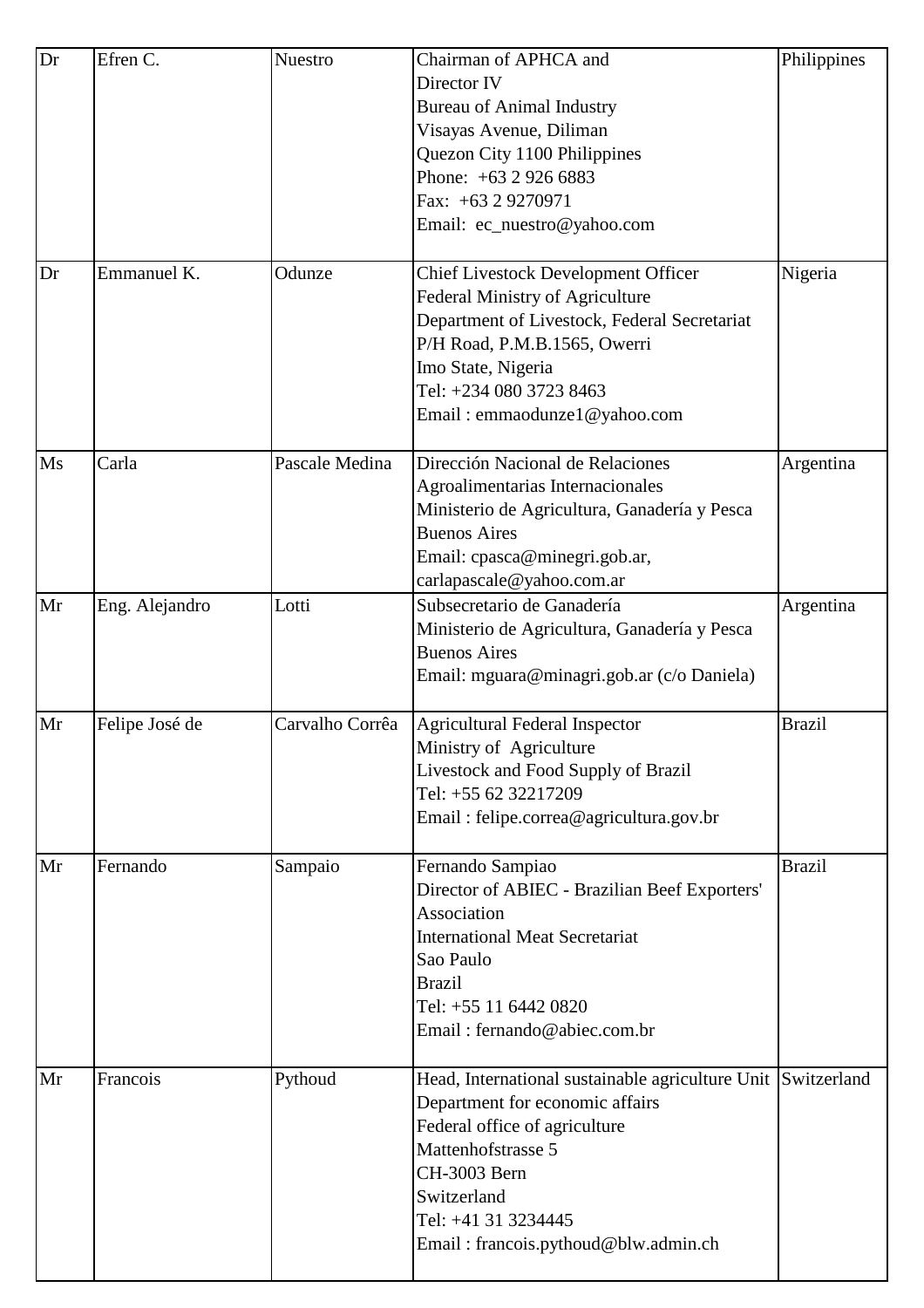| Mr      | François    | Le Gall   | <b>Livestock Adviser</b><br><b>Agriculture and Rural Development</b>           | <b>USA</b>  |
|---------|-------------|-----------|--------------------------------------------------------------------------------|-------------|
|         |             |           | Department                                                                     |             |
|         |             |           | <b>World Bank</b>                                                              |             |
|         |             |           | Washington DC, USA<br>Email: flegall1@worldbank.org                            |             |
|         |             |           |                                                                                |             |
| Mr      | Fritz       | Schneider | Head of Agriculture                                                            | Switzerland |
|         |             |           | Bern University of Applied Sciences                                            |             |
|         |             |           | School of Agricultural, Forest and Food                                        |             |
|         |             |           | Sciences                                                                       |             |
|         |             |           | Länggasse 85<br>CH-3052 Zollikofen                                             |             |
|         |             |           | Switzerland                                                                    |             |
|         |             |           | Tel: +41 31 910 2172                                                           |             |
|         |             |           | Mobile +41 78 806 4450                                                         |             |
|         |             |           | Email: fritz.schneiders@bfh.ch                                                 |             |
|         |             |           |                                                                                |             |
| Dr      | Teruhide    | Fujita    | 3-1-9-203, Azamino,                                                            | Japan       |
|         |             |           | Aoba-ku,                                                                       |             |
|         |             |           | Yokohama                                                                       |             |
|         |             |           | Tel: $+81-(0)45-902-71633$                                                     |             |
|         |             |           | $\text{Fax}: +81-(0)45-902-7163$                                               |             |
|         |             |           | E-mail: terufujita@aol.com                                                     |             |
| Mr      | Gonzalo     | Becoña    | Agriculture Climate Change Unit                                                | Uruguay     |
|         |             |           | Ministry of Livestock, Agriculture and                                         |             |
|         |             |           | Fisheries                                                                      |             |
|         |             |           | Uruguay                                                                        |             |
|         |             |           | Tel: +598 99617116<br>Email: gbecona@planagropecuario.org.uy                   |             |
|         |             |           |                                                                                |             |
| Dr      | <b>Ilse</b> |           | Köhler-Rollefson Projects Coordinator                                          | India       |
| (habil. |             |           | League for Pastoral Peoples and Endogenous                                     |             |
|         |             |           | Livestock Development (LPP)                                                    |             |
|         |             |           | Pragelatostr. 20                                                               |             |
|         |             |           | 64372 Ober-Ramstadt                                                            |             |
|         |             |           | Germany                                                                        |             |
|         |             |           | Butibagh                                                                       |             |
|         |             |           | Sadri 306702                                                                   |             |
|         |             |           | District Pali                                                                  |             |
|         |             |           | Rajasthan                                                                      |             |
|         |             |           | India                                                                          |             |
|         |             |           | Mobile (in India): +91-9829477535                                              |             |
|         |             |           | Mobile (in Germany):+49-1578-5676849<br>Email: ilse.koehlerroll@googlemail.com |             |
|         |             |           |                                                                                |             |
|         |             |           |                                                                                |             |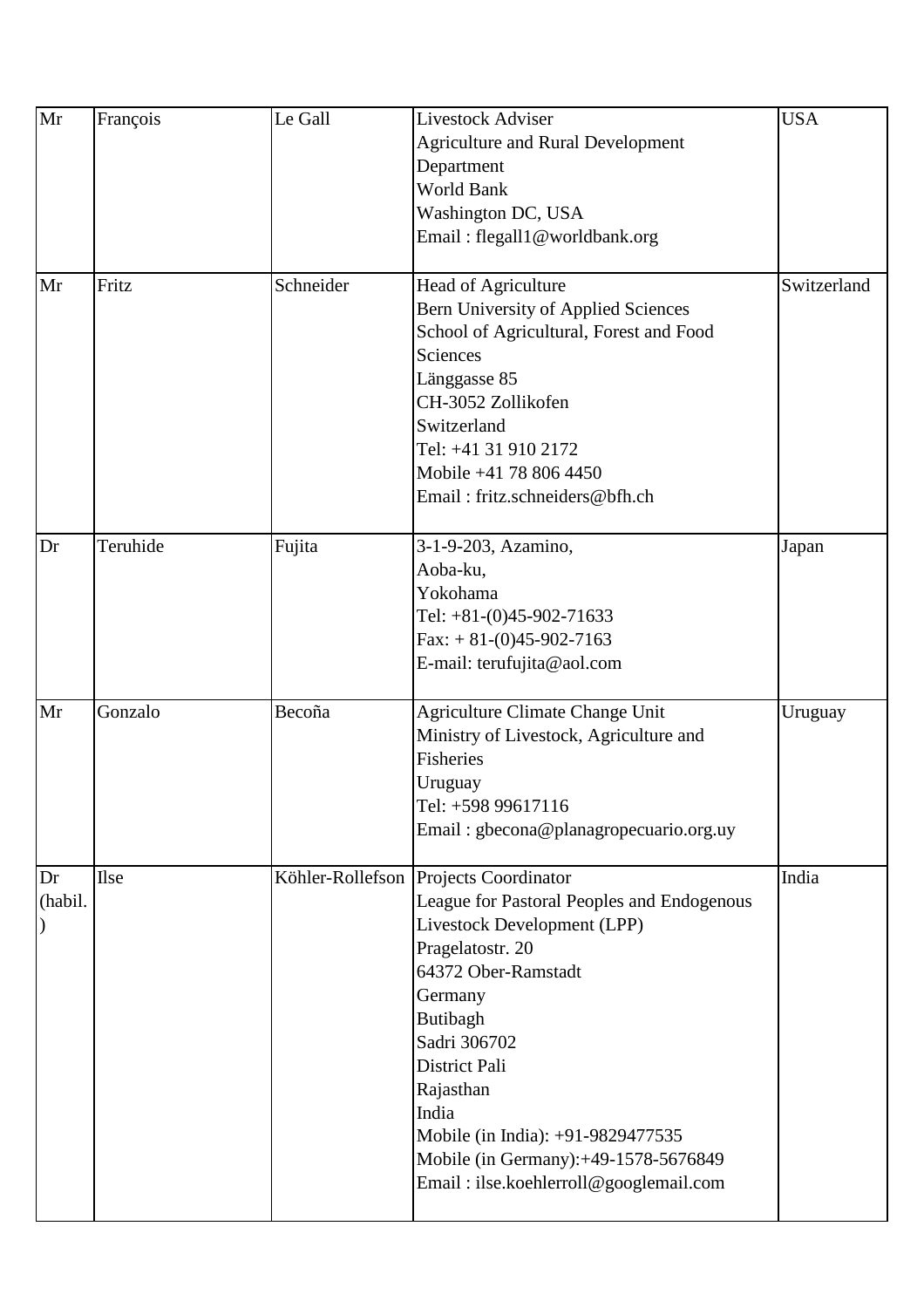| Dr | Jimmy           | Smith          | <b>Director General</b>                           | Kenya       |
|----|-----------------|----------------|---------------------------------------------------|-------------|
|    |                 |                | <b>International Livestock research Institute</b> |             |
|    |                 |                | P.O. Box 30709                                    |             |
|    |                 |                | Nairobi Kenya                                     |             |
|    |                 |                | Tel: +254 20 422 3000                             |             |
|    |                 |                | via USA Tel +1 650 833 6660                       |             |
|    |                 |                |                                                   |             |
|    |                 |                | Fax: +254 20 422 3001                             |             |
|    |                 |                | Email: j.smith@cgiar.org                          |             |
| Dr | Liz             | Wedderburn     | Portfolio Leader Agriculture Policy and Maori     | New Zealand |
|    |                 |                | Agribusiness                                      |             |
|    |                 |                | <b>Principal Scientist</b>                        |             |
|    |                 |                | Ruakura Research Centre                           |             |
|    |                 |                |                                                   |             |
|    |                 |                | East Street, Private Bag 3123, Hamilton 3240,     |             |
|    |                 |                | New Zealand                                       |             |
|    |                 |                | Tel: +64 7 838 5320                               |             |
|    |                 |                | Mobile: +64 29 838 5320                           |             |
|    |                 |                | Email: liz.wedderburn@agresearch.co.nz            |             |
| Ms | Daphne          | Dernison       | Embassy of the Kingdom of the Netherlands         | Thailand    |
|    |                 |                | <b>Agriculture Counsellor</b>                     |             |
|    |                 |                | Office of the Agricultural Counsellor             |             |
|    |                 |                | 15 Soi Tonson, Ploenchit,                         |             |
|    |                 |                |                                                   |             |
|    |                 |                | Bangkok 10330                                     |             |
|    |                 |                | Tel. +66(0)2 3095290                              |             |
|    |                 |                | Fax. $+66(0)2$ 3095295                            |             |
|    |                 |                | Email: ban-lnv@minbuza.nl                         |             |
|    |                 |                | www.mfa.nl/ban                                    |             |
| Dr | Maurits van den | Berg           | <b>Sr Policy Researcher Agriculture</b>           | Netherlands |
|    |                 |                | PBL Netherlands Environmental Assessment          |             |
|    |                 |                | Agency                                            |             |
|    |                 |                | PO box 303                                        |             |
|    |                 |                | 3720 AH                                           |             |
|    |                 |                | <b>Bilthoven</b>                                  |             |
|    |                 |                | Tel: +31 30 274 7064                              |             |
|    |                 |                | Mobile: +31 61 360 9486                           |             |
|    |                 |                |                                                   |             |
|    |                 |                | Email: Maurits.vandenBerg@pbl.nl                  |             |
| Dr | Muhammad Akbar  | <b>Ibrahim</b> | Leader of the Livestock and Environment           | Costa Rica  |
|    |                 |                | Program                                           |             |
|    |                 |                | <b>7170 CATIE</b>                                 |             |
|    |                 |                | Turrialba                                         |             |
|    |                 |                | San Jose                                          |             |
|    |                 |                | Costa Rica                                        |             |
|    |                 |                | Tel: 506 2558 2341                                |             |
|    |                 |                | Email: mibrahim@catie.ac.cr,                      |             |
|    |                 |                | mibrahim20@gmail.com                              |             |
|    |                 |                |                                                   |             |
|    |                 |                |                                                   |             |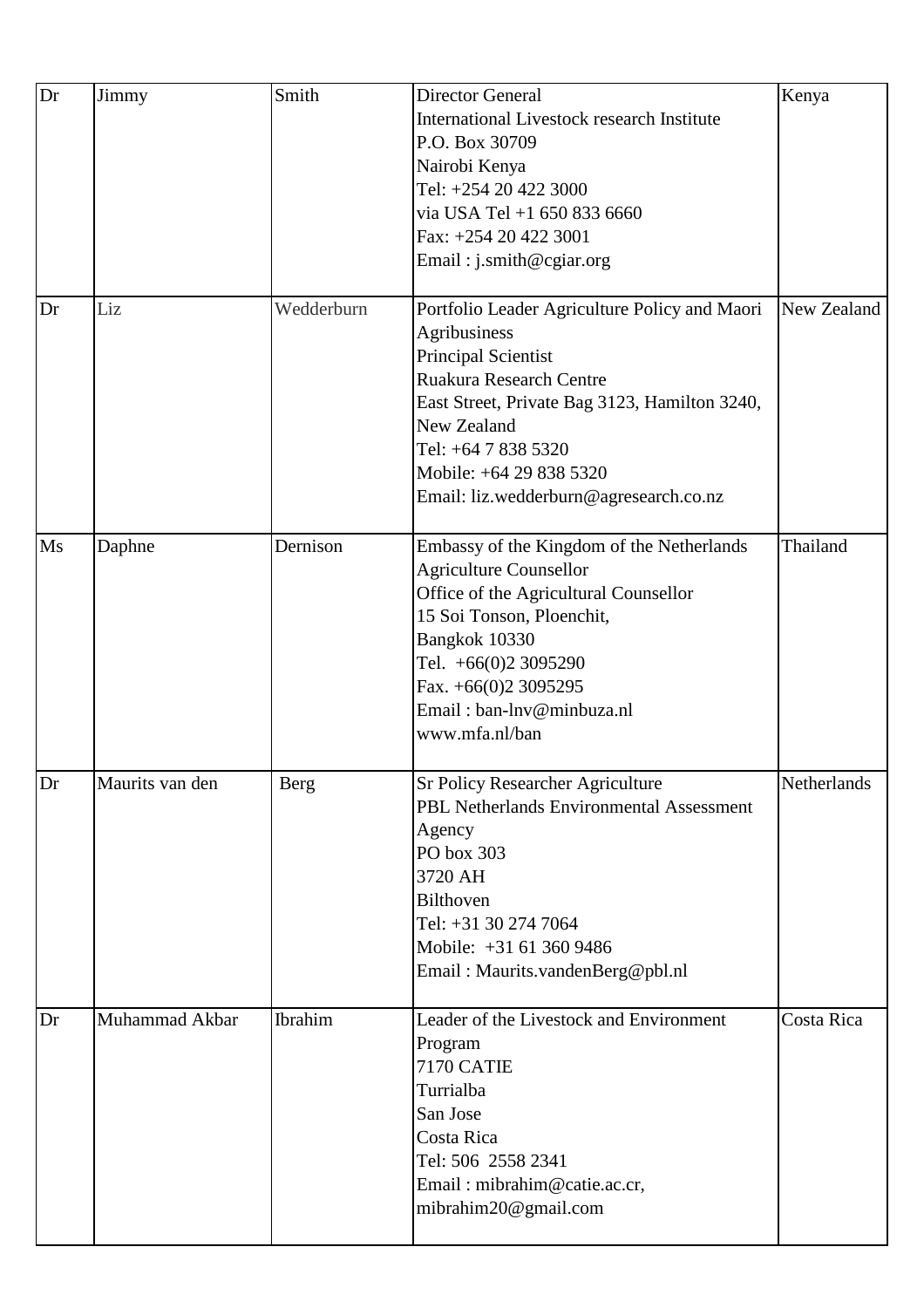| Dr | Neil        | Fraser       | Manager, International Support<br><b>International Policy Directorate, Policy Branch</b><br>Ministry of Agriculture and Forestry<br>Pastoral House 25 The Terrace<br>PO Box 2526<br>Wellington<br>New Zealand<br>Telephone: 64-4-894 0652<br>Facsimile: 64-4-894 0742<br>Web: www.maf.govt.nz<br>Email: Neil.Fraser@maf.govt.nz | New Zealand |
|----|-------------|--------------|---------------------------------------------------------------------------------------------------------------------------------------------------------------------------------------------------------------------------------------------------------------------------------------------------------------------------------|-------------|
| Mr | <b>Niek</b> | Schelling    | Policy Coordinator of the Task Force on Food<br>Security<br>Ministry of Economic Affairs, Agriculture and<br>Innovation<br>P.O. Box 20401<br>2500 EK The Hague<br>The Netherlands<br>Tel: 0031 70 3784426<br>Email: n.schelling@minlnv.nl                                                                                       | Netherlands |
| Dr | Nopporn     | Vayuchote    | Betagro Co., Ltd<br>Betagro Tower (North Park)<br>323 Vibhavadi Rangsit Road, Laksi, Bangkok<br>10210 Thailand<br>Tel: (66 2) 833-8000,<br>Fax: (66 2) 833-8001<br>Email: Arayan@betagro.com (c/o)                                                                                                                              | Thailand    |
| Mr | Paul        | Vriesekoop   | Directeur<br>Wageningen UR Livestock Research<br>Postbus 65<br>8200 AB Lelystad<br>T: 0320 238276 (schakelt door naar mobiel)<br>F: 0320 238050<br>Visiting address: Edelhertweg 15, 8219 PH<br>Lelystad<br>Email: Paul. Vriesekoop@wur.nl                                                                                      | Netherlands |
| Dr | Prasit      | Chaitaweesub | Director of Livestock Foreign Affairs Division<br>Department of Livestock Development<br>Ministry of Agriculture and Cooperatives<br>Phayathai Road<br>Bangkok 10400, Thailand<br>Tel: +66 (0)2 6534 444 EXT 4172 - 4173<br>Email: prasite@dld.go.th                                                                            | Thailand    |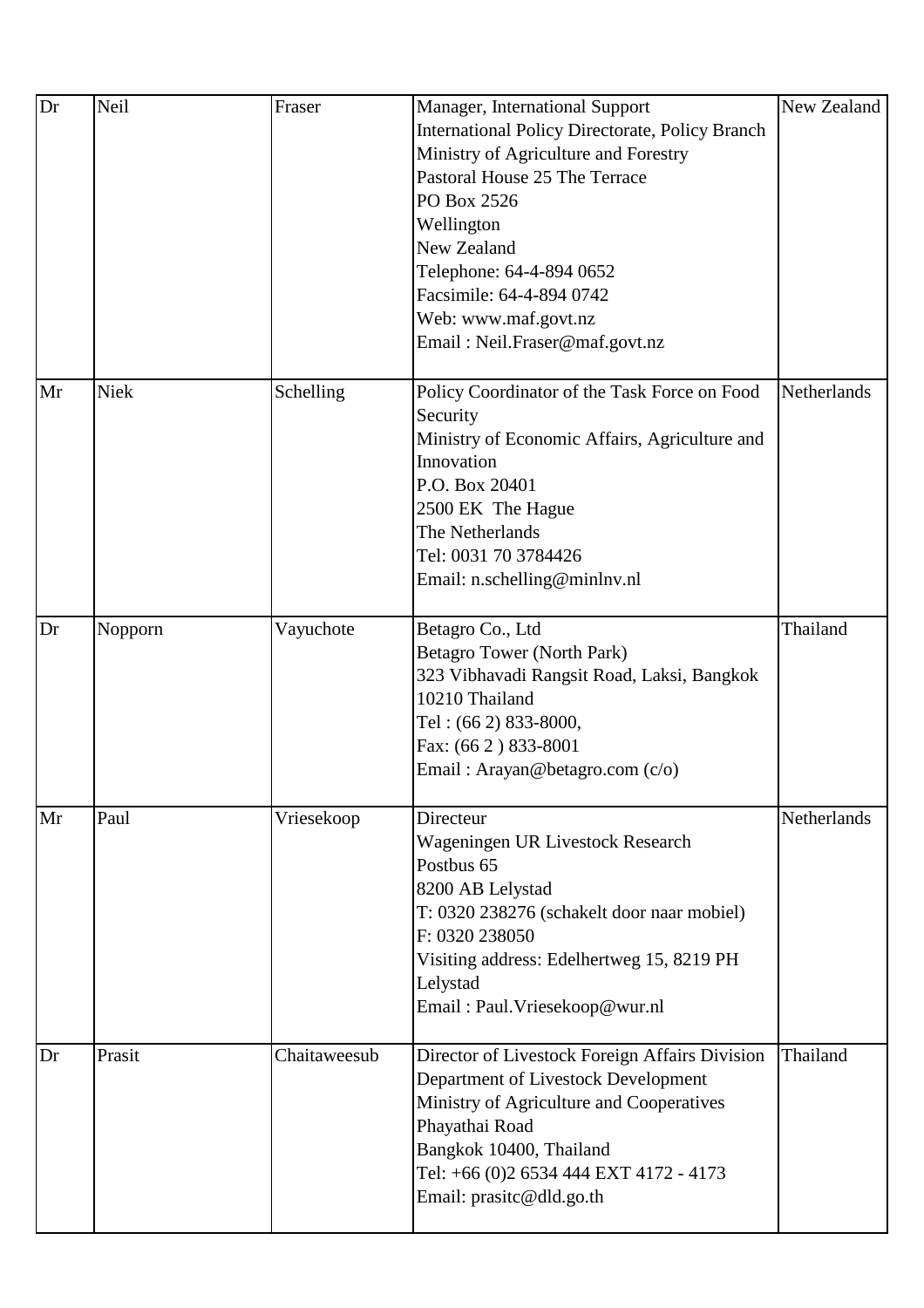| Mr | Richard         | Doyle    | President of the International Dairy Federation<br>(IDF) - Brassels, BE<br>Dairy Farmers of Canada, Executive Director<br>21 Florence St<br>Ottawa, Ontario K2P 0W6<br>Tel.: +1 613 236 9997<br>Fax: $+1$ 613 236 0905<br>E-mail: richard.doyle@dfc-plc.ca                                                                        | Canada          |
|----|-----------------|----------|-----------------------------------------------------------------------------------------------------------------------------------------------------------------------------------------------------------------------------------------------------------------------------------------------------------------------------------|-----------------|
| Mr | Roald           | Lapperre | Deputy Director General,<br>Director International Agriculture Policy<br>Directorate General Agri & Food<br>Prins Clauslaan 8<br>2595 aj The Hague<br>P.O. Box 20401<br>2500 EK The Hague<br>The Netherlands<br>Tel: +31 (0)70 378 4411<br>Fax: +31 (0)70 378 6106<br>Mobile: +31 (0)6 129 14551<br>Email: r.p.lapperre@minlnv.nl | Netherlands     |
| Mr | Ruaraidh (Rory) | Petre    | Ruaraidh (Rory) Petre, Solidaridad<br>Chair<br>Interim executive board - GRSB<br>Gaborone<br><b>Botswana</b><br>Email: ruaraidh@solidaridadsa.org                                                                                                                                                                                 | <b>Botswana</b> |
| Dr | Samuel C.       | Jutzi    | Kampstrasse 24<br>CH-8952 Schlieren<br>Switzerland<br>Tel: $+41$ (0) 447 300 755<br>Mobile: +41 (0) 978 735 075<br>Email: sjutzi@alice.it                                                                                                                                                                                         | Switzerland     |
| Dr | Simone          | Kraatz   | <b>Post Doctoral Fellow</b><br>Institut für Agrartechnik Potsdam-Bornim e.V.<br>(ATB)<br>Max-Eyth-Allee roo<br>14469 Postdam<br>Germany<br>Tel: +49 (0)331 5699215<br>Email: sikraatz@atb-potsdam.de                                                                                                                              | Germany         |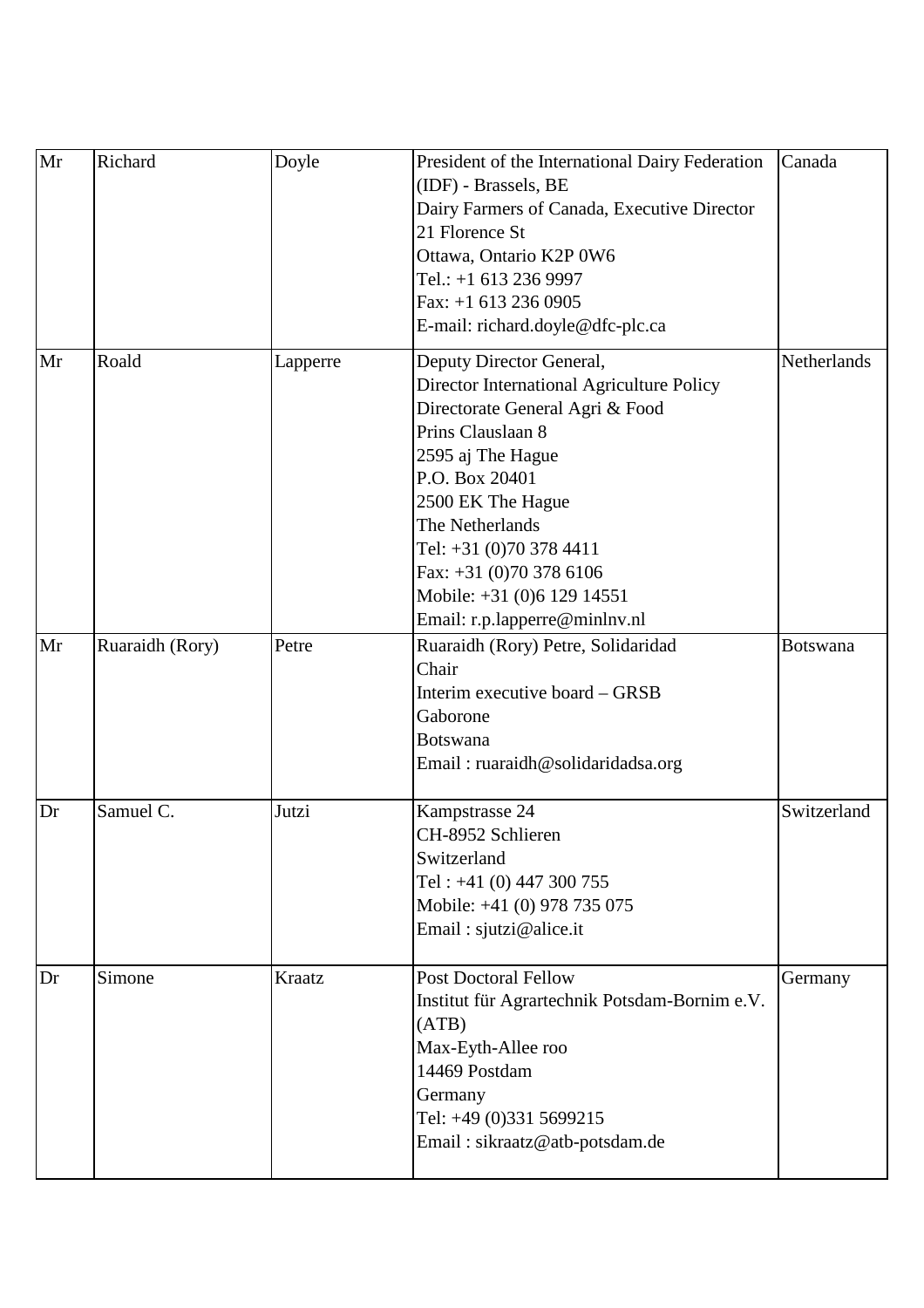| Dr | Simplice  | Nouala                           | <b>Chief Animal Production Officer</b><br><b>Head of Animal Resources Unit</b> | Kenya    |
|----|-----------|----------------------------------|--------------------------------------------------------------------------------|----------|
|    |           |                                  | Africa Union Inter-Africa Bureau for animal                                    |          |
|    |           |                                  | Resource (AU-IBAR)                                                             |          |
|    |           |                                  | Museum Hill, Westlands Rd                                                      |          |
|    |           |                                  | P.O.Box 30786-00100 Nairobi                                                    |          |
|    |           |                                  |                                                                                |          |
|    |           |                                  | Kenya<br>Email: nouala.simplice@au-ibar.org                                    |          |
|    |           |                                  |                                                                                |          |
| Dr | Sommai    | Chatsanguthai                    | <b>Livestock Environment Division</b>                                          | Thailand |
|    |           |                                  | <b>Bureau of Livestock Standard and Certification</b>                          |          |
|    |           |                                  | Department of Livestock Development                                            |          |
|    |           |                                  | Ministry of Agriculture and Cooperatives                                       |          |
|    |           |                                  | Phayathai Road                                                                 |          |
|    |           |                                  | Bangkok 10400, Thailand                                                        |          |
|    |           |                                  | Tel: +66 (0)2 6534 486                                                         |          |
|    |           |                                  | E-mail: sommai98@yahoo.com                                                     |          |
|    |           |                                  |                                                                                |          |
| Mr | Sybren    | Attema                           | <b>Regional DDP Manager</b>                                                    | Vietnam  |
|    |           |                                  | <b>Friesland Campina</b>                                                       |          |
|    |           |                                  | Vietnam                                                                        |          |
|    |           |                                  | $t + 84$ (0) 650 375 44 22 Ext.322                                             |          |
|    |           |                                  | $f + 84(0) 650 375 47 26$                                                      |          |
|    |           |                                  | $m + 84$ (0) 974 82 96 96                                                      |          |
|    |           |                                  | Email: sybren.attema@frieslandcampina.com                                      |          |
| Dr | Tritsadee | Chaosuancharoen Director General |                                                                                | Thailand |
|    |           |                                  | Department of Livestock Development                                            |          |
|    |           |                                  | Ministry of Agriculture and Cooperatives                                       |          |
|    |           |                                  | Phayathai Road                                                                 |          |
|    |           |                                  | Bangkok 10400, Thailand                                                        |          |
|    |           |                                  | Tel: +66 (0)2 6534 444                                                         |          |
|    |           |                                  | Email: dg@dld.go.th                                                            |          |
|    | Ulf       |                                  |                                                                                |          |
| Dr |           | Magnusson                        | Swedish University of Agricultural Sciences                                    | Sweden   |
|    |           |                                  | <b>Department of Clinical Sciences</b>                                         |          |
|    |           |                                  | P.O. Box 7054                                                                  |          |
|    |           |                                  | SE-750 07 Uppsala                                                              |          |
|    |           |                                  | Sweden                                                                         |          |
|    |           |                                  | Tel: +46 (0)18 672324                                                          |          |
|    |           |                                  | Fax: $+46$ (0)18 673545                                                        |          |
|    |           |                                  | Email: ulf.magnusson@slu.se                                                    |          |
|    |           |                                  |                                                                                |          |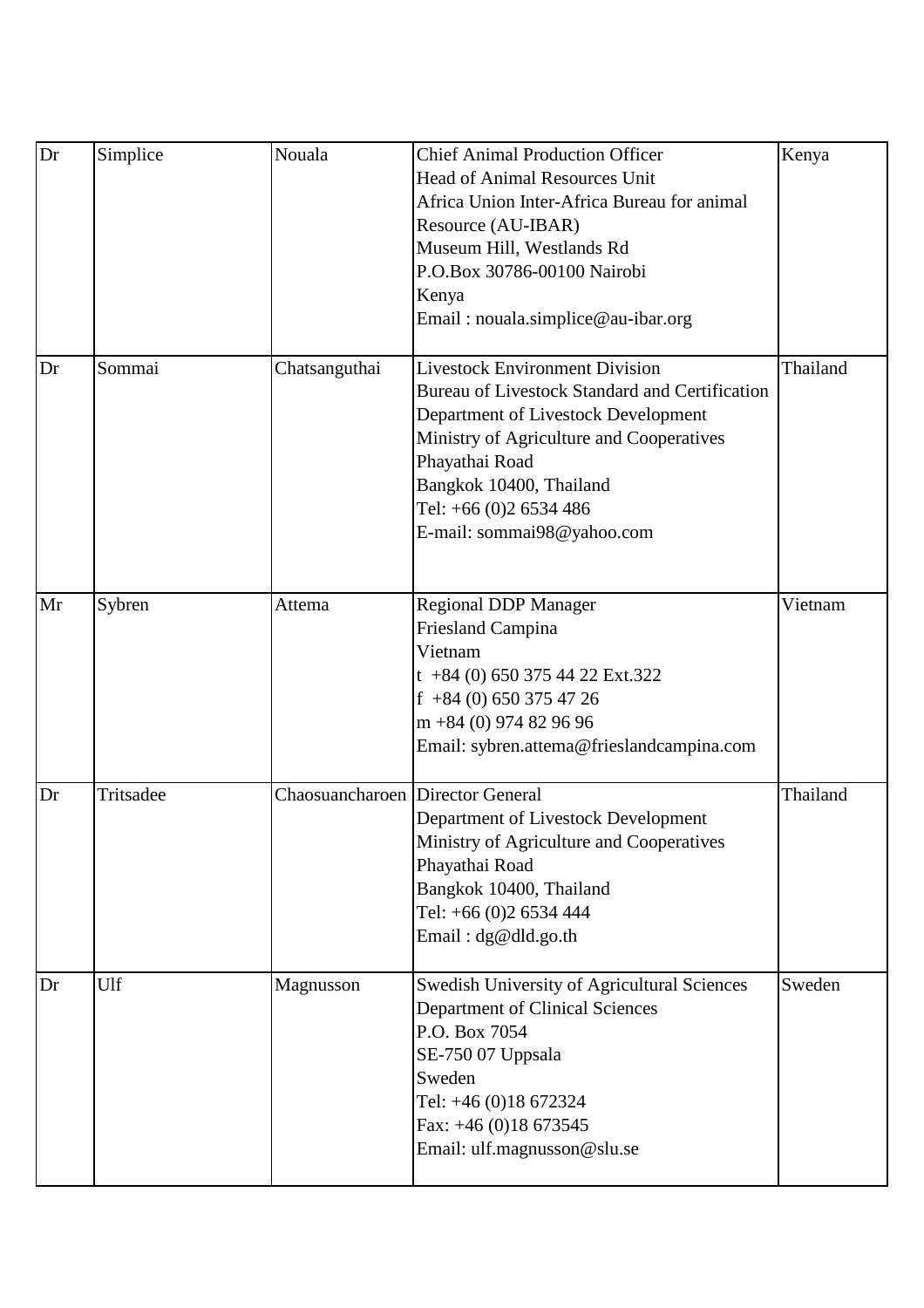| Mr | Visit  | Limprana | Secretary General of the Federation of Thai<br>Industries (FTI) and Chairman of the Food<br>Industries Club (of the FTI).<br>The Federation of Thai Industries<br>Queen Sirikit National Convention Center<br>Zone C. 4th Floor, 60 New Rachadapisek Rd.,<br>Klongtoey, Bangkok 10110, Thailand<br>Tel: $+66(0)2345-1167, 66(0)2345-1000$<br>Ext.1167<br>Fax: $+66(0)2345-1281-3$<br>Email: visit@nguansoon.com<br>URL: http://www.fti.or.th | Thailand       |
|----|--------|----------|----------------------------------------------------------------------------------------------------------------------------------------------------------------------------------------------------------------------------------------------------------------------------------------------------------------------------------------------------------------------------------------------------------------------------------------------|----------------|
| Dr | Vinod  | Ahuja    | <b>Livestock Policy Officer</b><br>Food and Agriculture of the United Nation<br>Regional office for Asia and the Pacific<br>39 Phra Atit Road<br>Bangkok 10200, Thailand<br>Tel: (+66 2) 697 4000<br>Fax: (+66 2) 697 4445<br>Email: Vinod.Ahuja@fao.org                                                                                                                                                                                     | <b>FAO-RAP</b> |
| Dr | Tito   | Diaz     | Senior Livestock Devlopment Officer<br>FAO Regional Office for Latin America and the<br>Caribbean<br>Av. Dag Hammarskjöld 3241<br>Vitacura, Santiago de Chile<br>Tel: (56-2) 9232100<br>Fax: (56-2) 9232101<br>Email: Tito.Diaz@fao.org                                                                                                                                                                                                      | <b>FAO-RLC</b> |
| Dr | Jeroen | Dijkman  | <b>Livestock Development Officer</b><br><b>AGAL</b><br><b>FAO-ROME</b><br>Viale delle Terme di Caracalla<br>00153 Rome, Italy<br>Telephone: (+39) 06 57054747<br>Fax: (+39) 06 570 53152<br>Email: Jeroen. Dijkman@fao.org                                                                                                                                                                                                                   | FAO-Rome       |
| Dr | Pierre | Gerber   | Senior Policy Officer<br><b>AGAL</b><br><b>FAO-ROME</b><br>Viale delle Terme di Caracalla<br>00153 Rome, Italy<br>Tel: (+39) 06 57051<br>Fax: (+39) 06 570 53152<br>Email: Pierre.Gerbar@fao.org                                                                                                                                                                                                                                             | FAO-Rome       |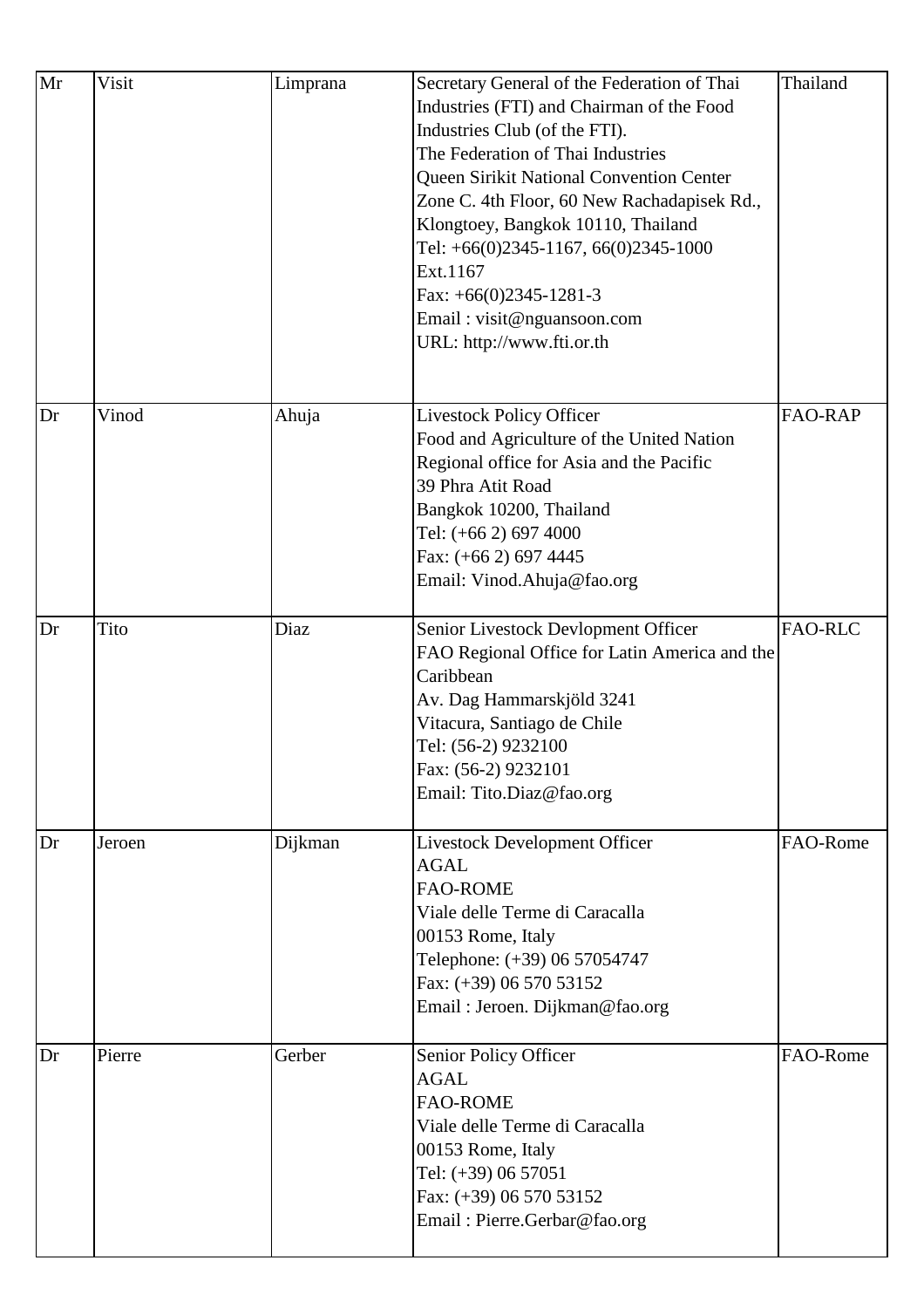| Mr | Hiroyuki | Konuma    | <b>Assistant Director General and</b><br><b>Regional Representative</b><br>Regional office for Asia and the Pacific<br>39 Phra Atit Road<br>Bangkok 10200, Thailand<br>Telephone: (+66 2) 697 4000<br>Fax: (+66 2) 697 4445<br>Email: Hiroyuki.Konuma@fao.org                                    | <b>FAO-RAP</b> |
|----|----------|-----------|--------------------------------------------------------------------------------------------------------------------------------------------------------------------------------------------------------------------------------------------------------------------------------------------------|----------------|
| Mr | Eunice   | Shankland | <b>Education</b> specialists<br><b>OSP</b><br><b>FAO-ROME</b><br>Viale delle Terme di Caracalla<br>00153 Rome, Italy<br>Telephone: (+39) 06 57051<br>Fax: (+39) 06 570 53152<br>Email: emshankland@comcast.net,<br>Eunice.Shankland@fao.org                                                      | FAO-Rome       |
| Mr | Man Ho   | So        | Deputy Regional Representative<br>Regional office for Asia and the Pacific<br>39 Phra Atit Road<br>Bangkok 10200, Thailand<br>Tel: +66 (0)2 697 4000<br>Fax: $+66$ (0)2 697 4445<br>Email: ManHo.So@fao.org                                                                                      | <b>FAO-RAP</b> |
| Dr | Vishnu   | Songkitti | <b>Liaison Officer for APHCA</b><br><b>Technical Assistant</b><br>Regional office for Asia and the Pacific<br>39 Phra Atit Road<br>Bangkok 10200, Thailand<br>Tel: +66 (0)2 697 4000<br>Fax: $+66$ (0)2 697 4445                                                                                 | <b>FAO-RAP</b> |
| Dr | Henning  | Steinfeld | Chief, Livestock Information<br>Sector Analysis and Policy Branch<br><b>Animal Production and Health Division</b><br><b>AGAL</b><br><b>FAO-ROME</b><br>Viale delle Terme di Caracalla<br>00153 Rome, Italy<br>Tel: (+39) 06 57051<br>Fax: (+39) 06 570 53152<br>Email: Henning.Steinfeld@fao.org | FAO-Rome       |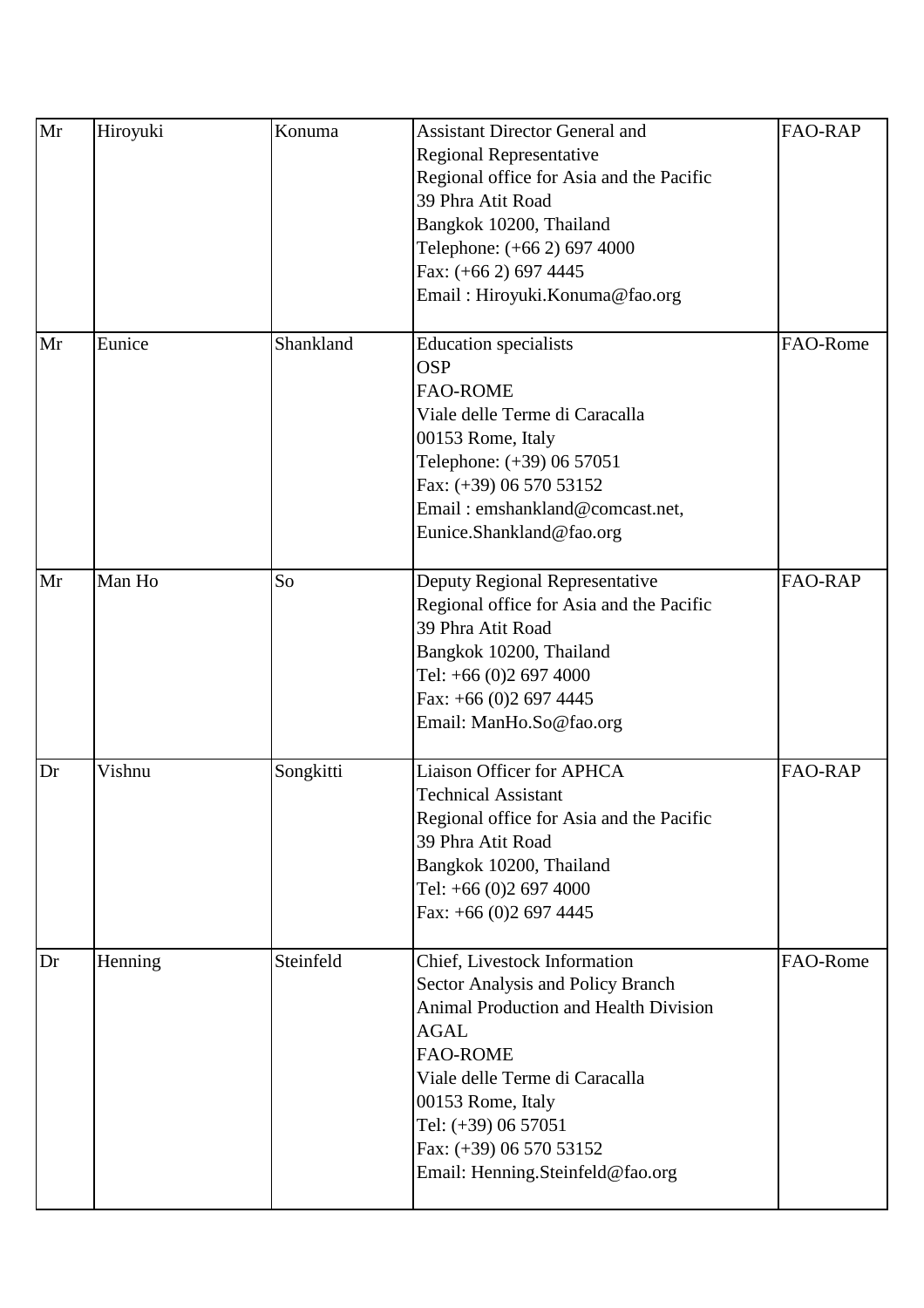| Dr | Berhe G. | Tekola        | Director                                  | FAO-Rome       |
|----|----------|---------------|-------------------------------------------|----------------|
|    |          |               | <b>AGAD</b>                               |                |
|    |          |               | <b>FAO-ROME</b>                           |                |
|    |          |               | Viale delle Terme di Caracalla            |                |
|    |          |               | 00153 Rome, Italy                         |                |
|    |          |               | Telephone: (+39) 06 5705 3371             |                |
|    |          |               | Fax: (+39) 06 570 53152                   |                |
|    |          |               | Email: Berhe. Tekola@fao.org              |                |
|    |          |               |                                           |                |
| Dr | Ann      | Tutwiler      | Deputy Director-General DDK               | FAO-Rome       |
|    |          |               | <b>FAO-ROME</b>                           |                |
|    |          |               | Viale delle Terme di Caracalla            |                |
|    |          |               | 00153 Rome, Italy                         |                |
|    |          |               | Telephone: (+39) 06 57051                 |                |
|    |          |               | Fax: (+39) 06 570 53152                   |                |
|    |          |               | Email: Ann.Tutwiler@fao.org               |                |
|    |          |               |                                           |                |
| Mr | Chanrit  | Uawongkun     | <b>Secretariat Support Consultant</b>     | <b>FAO-RAP</b> |
|    |          |               | Regional office for Asia and the Pacific  |                |
|    |          |               | 39 Phra Atit Road                         |                |
|    |          |               | Bangkok 10200, Thailand                   |                |
|    |          |               | Tel: (+66 2) 697 4000                     |                |
|    |          |               | Fax: (+66 2) 697 4445                     |                |
|    |          |               | Email: Chanrit.uawongkun@gmail.com        |                |
|    |          |               |                                           |                |
| Dr | Sumeth   | Mettasart     | Chief, Provincial Veterinary officer      | Thailand       |
|    |          |               | Department of Livestock Development       |                |
|    |          |               | 15/6 Mueng, Traladyai,                    |                |
|    |          |               | Phuket 83000, Thailand                    |                |
|    |          |               | Tel: +66 (0)76 216 934                    |                |
|    |          |               | Email: pvlo_hkt@dld.go.th                 |                |
|    |          |               |                                           |                |
| Dr | Verapab  | Temkeirpisail | Senior Veterinary officer                 | Thailand       |
|    |          |               | Department of Livestock Development       |                |
|    |          |               | 15/6 Mueng, Traladyai,                    |                |
|    |          |               | Phuket 83000, Thailand                    |                |
|    |          |               | Tel: +66 (0)76 216 934                    |                |
|    |          |               | Email: pvlo_hkt@dld.go.th                 |                |
|    |          |               |                                           |                |
| Ms | Tharntip | Rugchat       | <b>Chief of Foreign Relations Section</b> | Thailand       |
|    |          |               | Department of Livestock Development       |                |
|    |          |               | Ministry of Agriculture and Cooperatives  |                |
|    |          |               | Phayathai Road                            |                |
|    |          |               | Bangkok 10400, Thailand                   |                |
|    |          |               | Tel: +66 (0)2 6534 444                    |                |
|    |          |               | Email: foreign@dld.go.th                  |                |
|    |          |               |                                           |                |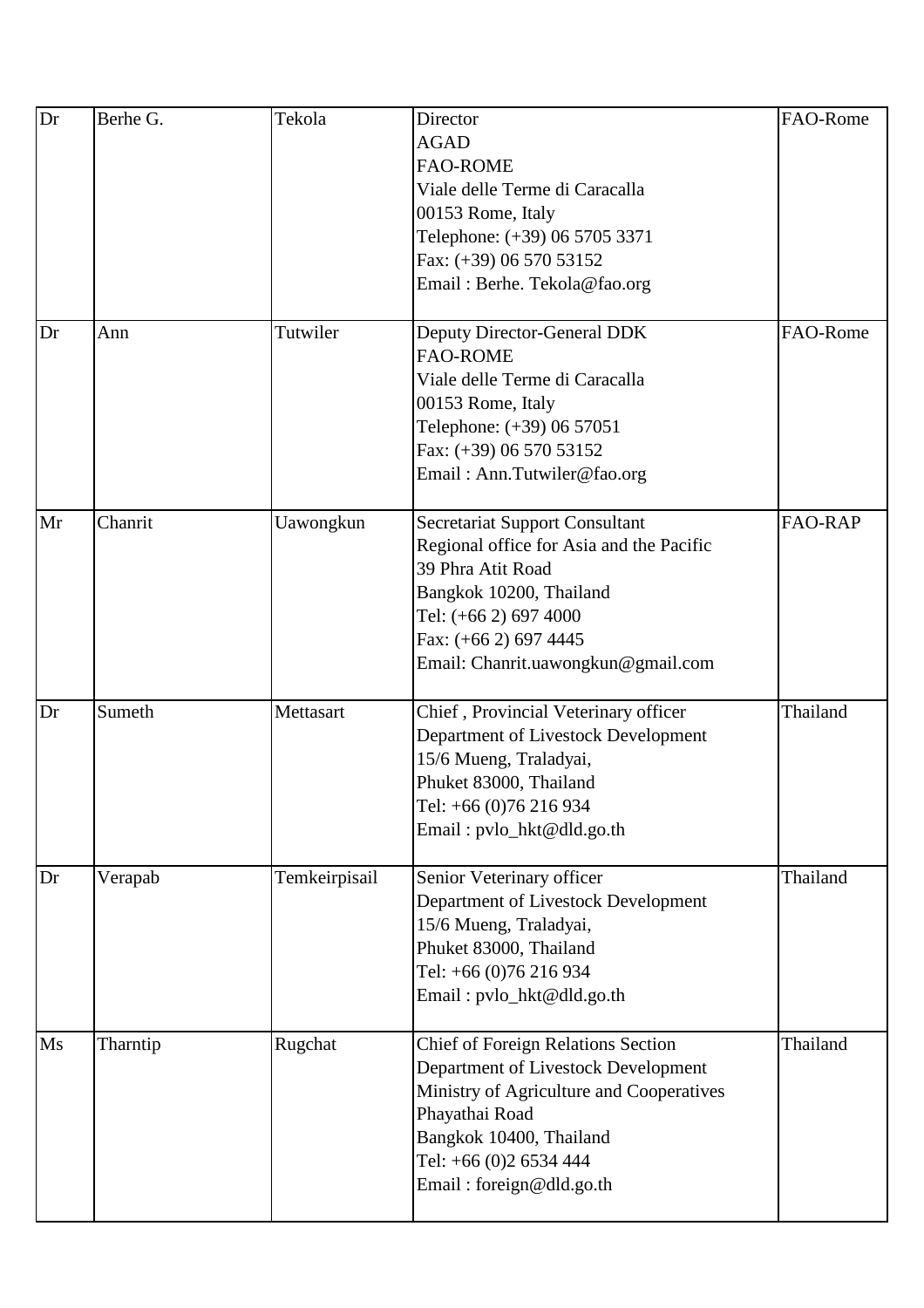| Mr | Akarin | Mogthaisong | <b>Foreign Relations Officer</b>         | Thailand |
|----|--------|-------------|------------------------------------------|----------|
|    |        |             | Department of Livestock Development      |          |
|    |        |             | Ministry of Agriculture and Cooperatives |          |
|    |        |             | Phayathai Road                           |          |
|    |        |             | Bangkok 10400, Thailand                  |          |
|    |        |             | Tel: $+66$ (0)2 6534 444                 |          |
|    |        |             | Email: foreign@dld.go.th                 |          |
|    |        |             |                                          |          |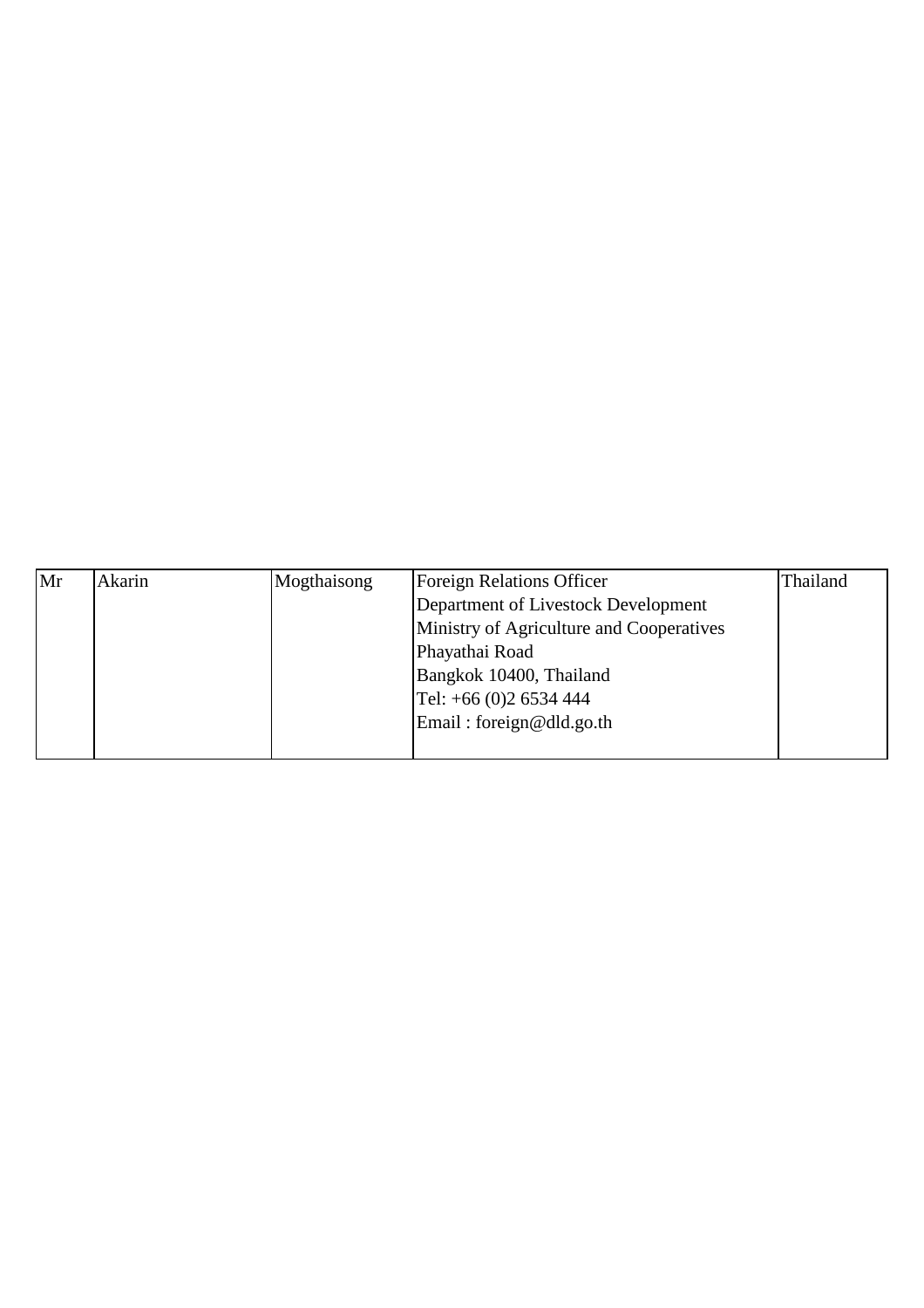| Dr | Vinod    | Ahuja     | <b>Livestock Policy Officer</b><br>Regional office for Asia and the Pacific<br>39 Phra Atit Road<br>Bangkok 10200, Thailand<br>Telephone: (+66 2) 697 4000<br>Fax: (+66 2) 697 4445<br>Email: Vinod.Ahuja@fao.org                                      | FAO-RAP        |
|----|----------|-----------|--------------------------------------------------------------------------------------------------------------------------------------------------------------------------------------------------------------------------------------------------------|----------------|
| Dr | Tito     | Diaz      | Senior Livestock Devlopment Officer<br>FAO Regional Office for Latin America and the<br>Caribbean<br>Av. Dag Hammarskjöld 3241<br>Vitacura, Santiago de Chile<br>Telephone: (56-2) 9232100<br>Fax: (56-2) 9232101<br>Email: Tito.Diaz@fao.org          | <b>FAO-RLC</b> |
| Dr | Jeroen   | Dijkman   | Livestock Development Officer<br><b>AGAL</b><br><b>FAO-ROME</b><br>Viale delle Terme di Caracalla<br>00153 Rome, Italy<br>Telephone: (+39) 06 57051<br>Fax: (+39) 06 570 53152<br>Email: Jeroen. Dijkman@fao.org                                       | FAO-Rome       |
| Dr | Pierre   | Gerber    | <b>Senior Policy Officer</b><br><b>AGAL</b><br><b>FAO-ROME</b><br>Viale delle Terme di Caracalla<br>00153 Rome, Italy<br>Telephone: (+39) 06 57051<br>Fax: (+39) 06 570 53152<br>Email: Pierre.Gerbar@fao.org                                          | FAO-Rome       |
| Mr | Hiroyuki | Konuma    | <b>Assistant Director General and</b><br>Regional Representative<br>Regional office for Asia and the Pacific<br>39 Phra Atit Road<br>Bangkok 10200, Thailand<br>Telephone: (+66 2) 697 4000<br>Fax: (+66 2) 697 4445<br>Email: Hiroyuki.Konuma@fao.org | FAO-RAP        |
| Mr | Eunice   | Shankland | <b>Education specialists</b><br><b>OSP</b><br><b>FAO-ROME</b><br>Viale delle Terme di Caracalla<br>00153 Rome, Italy<br>Telephone: (+39) 06 57051<br>Fax: (+39) 06 570 53152<br>Email: emshankland@comcast.net,<br>Eunice.Shankland@fao.org            | FAO-Rome       |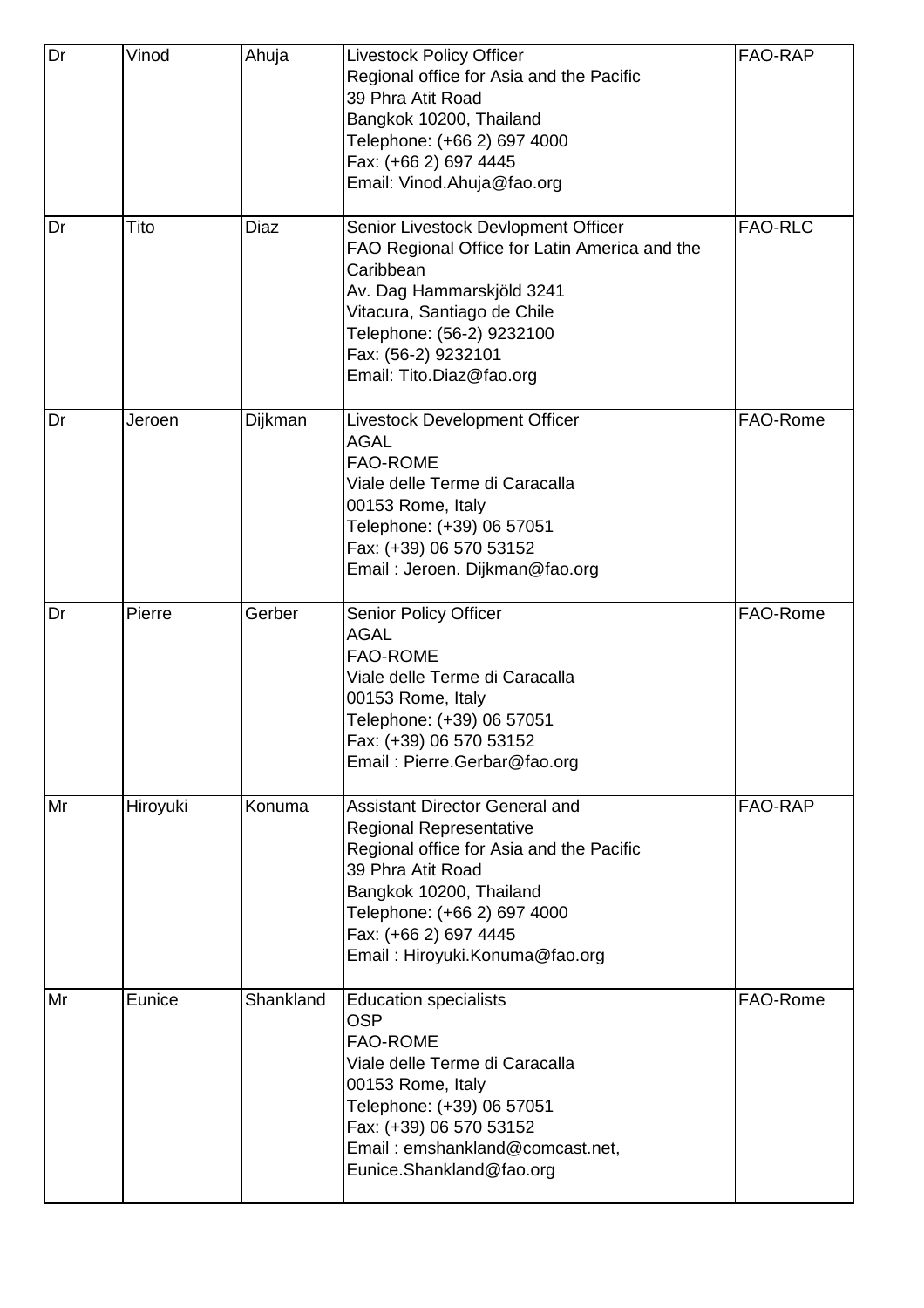| Mr | Man Ho   | So        | Deputy Regional Representative<br>Regional office for Asia and the Pacific<br>39 Phra Atit Road<br>Bangkok 10200, Thailand<br>Telephone: (+66 2) 697 4000<br>Fax: (+66 2) 697 4445<br>Email: ManHo.So@fao.org                                                                                          | FAO-RAP  |
|----|----------|-----------|--------------------------------------------------------------------------------------------------------------------------------------------------------------------------------------------------------------------------------------------------------------------------------------------------------|----------|
| Dr | Vishnu   | Songkitti | Liaison Officer for APHCA<br><b>Technical Assistant</b><br>Regional office for Asia and the Pacific<br>39 Phra Atit Road<br>Bangkok 10200, Thailand<br>Telephone: (+66 2) 697 4000<br>Fax: (+66 2) 697 4445                                                                                            | FAO-RAP  |
| Dr | Henning  | Steinfeld | Chief, Livestock Information<br>Sector Analysis and Policy Branch<br><b>Animal Production and Health Division</b><br><b>AGAL</b><br><b>FAO-ROME</b><br>Viale delle Terme di Caracalla<br>00153 Rome, Italy<br>Telephone: (+39) 06 57051<br>Fax: (+39) 06 570 53152<br>Email: Henning.Steinfeld@fao.org | FAO-Rome |
| Dr | Berhe G. | Tekola    | <b>Director</b><br><b>AGAD</b><br>FAO-ROME<br>Viale delle Terme di Caracalla<br>00153 Rome, Italy<br>Telephone: (+39) 06 57051<br>Fax: (+39) 06 570 53152<br>Email: Berhe. Tekola@fao.org                                                                                                              | FAO-Rome |
| Dr | Ann      | Tutwiler  | Deputy Director-General DDK<br><b>FAO-ROME</b><br>Viale delle Terme di Caracalla<br>00153 Rome, Italy<br>Telephone: (+39) 06 57051<br>Fax: (+39) 06 570 53152<br>Email: Ann.Tutwiler@fao.org                                                                                                           | FAO-Rome |
| Mr | Chanrit  | Uawongkun | Secretariat Support Consultant<br>Regional office for Asia and the Pacific<br>39 Phra Atit Road<br>Bangkok 10200, Thailand<br>Telephone: (+66 2) 697 4000<br>Fax: (+66 2) 697 4445<br>Email: Chanrit.uawongkun@gmail.com                                                                               | FAO-RAP  |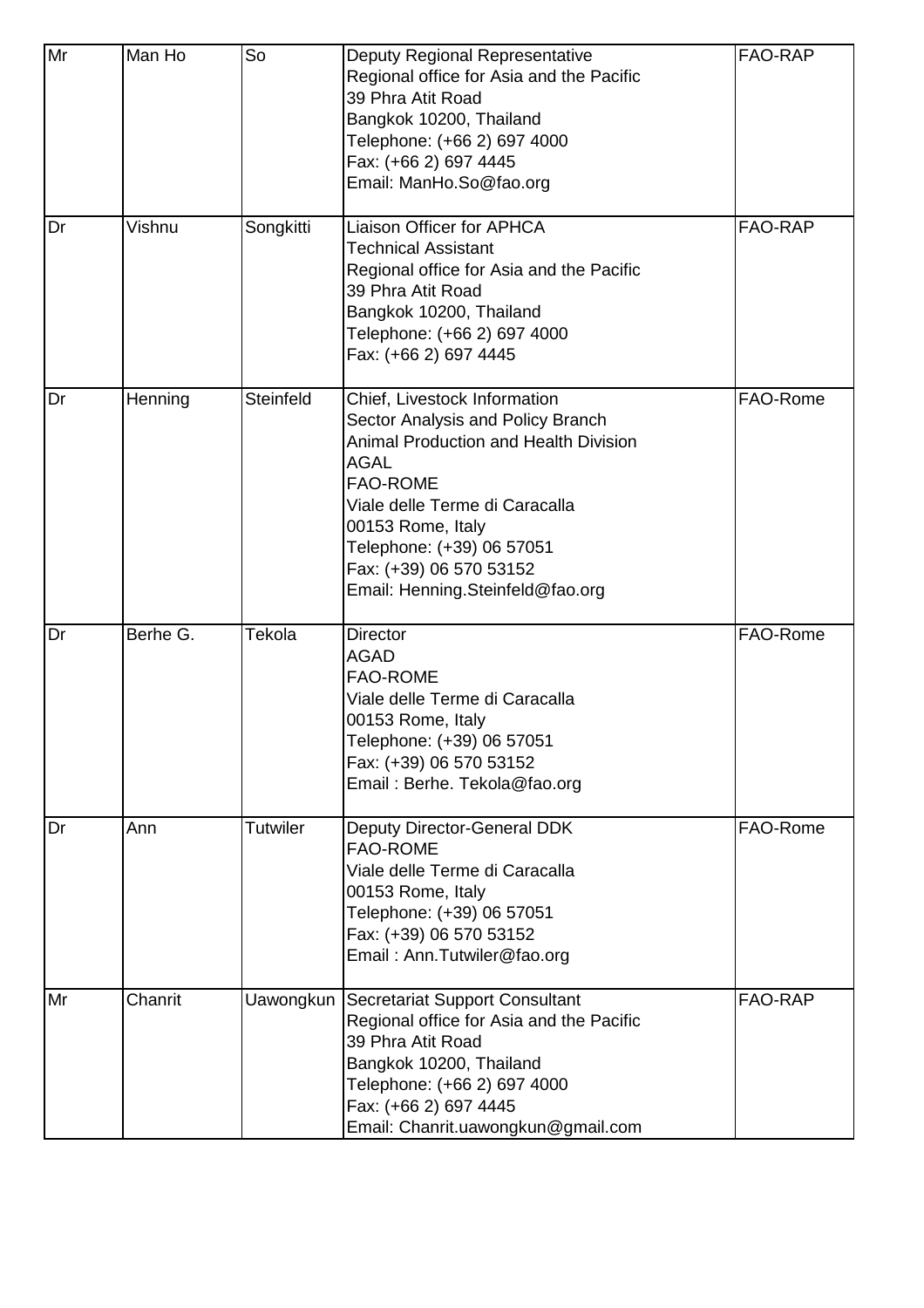| Cape    |           | 30-Nov-12 05-Nov-12     |
|---------|-----------|-------------------------|
|         |           |                         |
| Kantary | 30-Nov-11 | $\overline{05}$ -Dec-11 |
| Cape    | 29-Nov-11 | $05$ -Dec-11            |
| Cape    | 01-Dec-11 | 04-Dec-11               |
| Cape    | 02-Dec-11 | 03-Dec-11               |
|         |           |                         |
| Cape    | 28-Nov-11 | $05$ -Dec-11            |
|         |           |                         |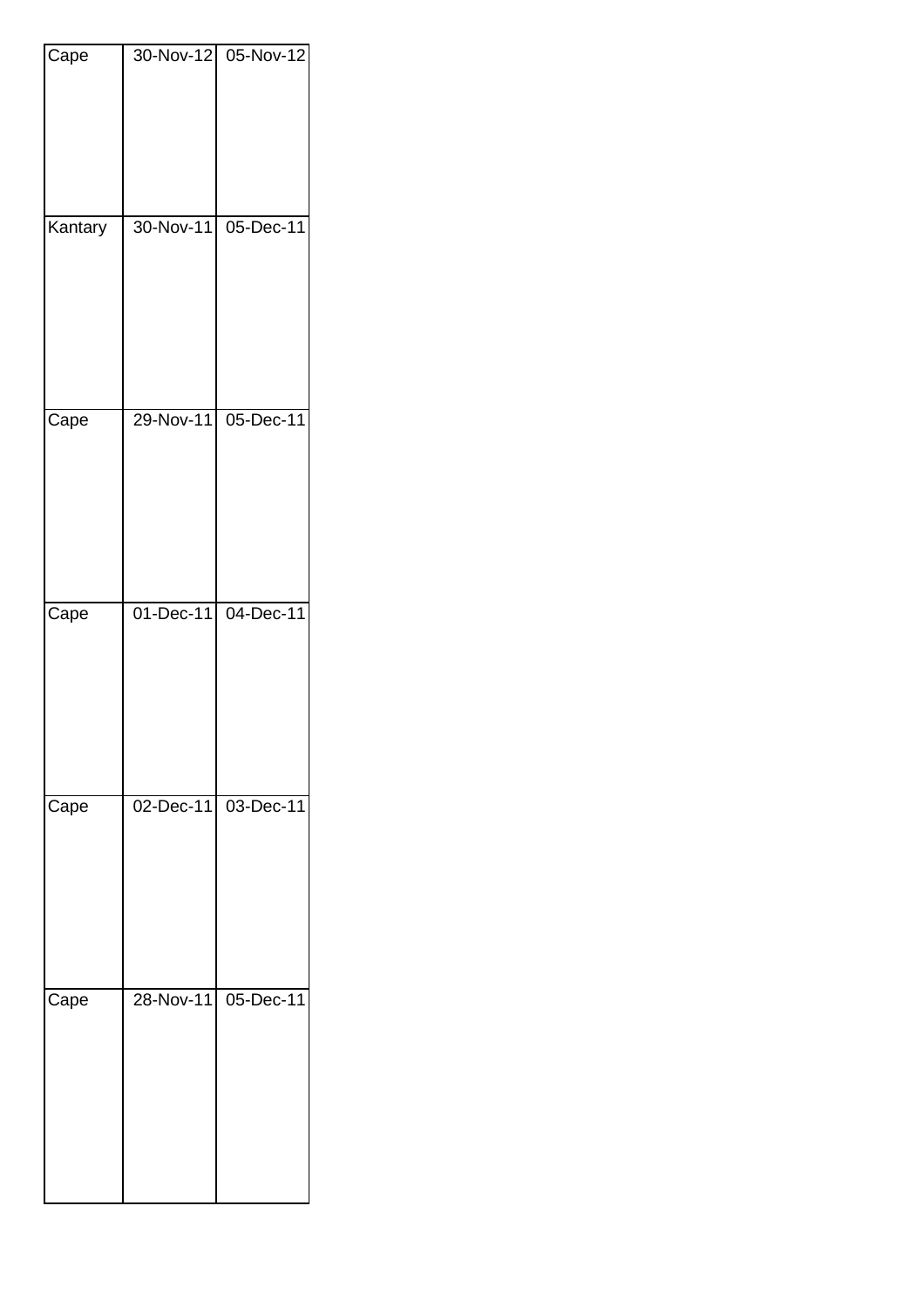| Cape    | $01 - Nov-11$ | 02-Nov-11    |
|---------|---------------|--------------|
|         |               |              |
|         |               |              |
|         |               |              |
|         |               |              |
| Cape    | 30-Nov-12     | 05-Nov-12    |
|         |               |              |
|         |               |              |
|         |               |              |
|         |               |              |
|         |               |              |
| Cape    | 29-Nov-12     | 05-Dec-11    |
|         |               |              |
|         |               |              |
|         |               |              |
|         |               |              |
|         |               |              |
|         |               |              |
| Kantary | 01-Dec-11     | 05-Dec-11    |
|         |               |              |
|         |               |              |
|         |               |              |
|         |               |              |
|         |               |              |
| Cape    | 03-Dec-11     | $05$ -Dec-11 |
|         |               |              |
|         |               |              |
|         |               |              |
|         |               |              |
|         |               |              |
| Kantary | 30-Nov-12     | $05$ -Dec-11 |
|         |               |              |
|         |               |              |
|         |               |              |
|         |               |              |